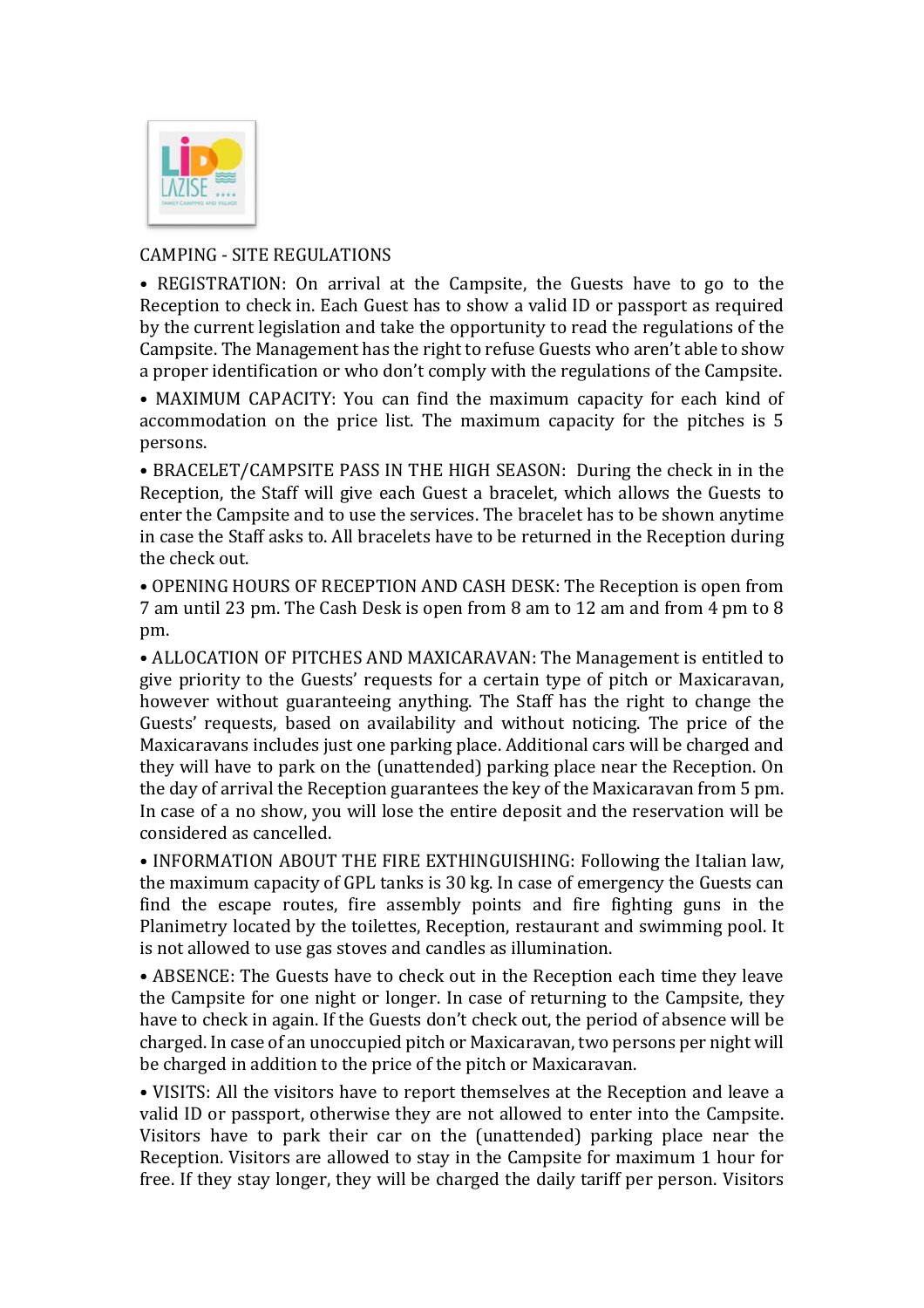are not allowed to bring pets. Visiting times: from 8 am to 9 pm. IN JULY AND AUGUST VISITORS ARE NOT ALLOWED.

• DRIVING REGULATIONS: Motor vehicles can't drive in and out the Campsite between 11 pm and 7 am. The Guests should only use their vehicles if really necessary. Motor vehicles must drive slowly inside the Campsite. We request the cyclists to drive slowly as well for their own and other people's safety.

• QUIET TIMES: Between 1 pm and 3 pm and between 11 pm and 7 am Guests can't make noise by using a radio, television, stereo, musical instrument or noise caused by big groups of people. To prevent disturbance at any time, Guests should keep the volume to a minimum at all times. Tents and caravans with verandas can't be pitched or disassembled between 11 pm and 7 am.

• PETS: Pets are allowed only in the "Maxicaravan Borgo Alto S (dog allowed)" with a maximum capacity of 1 animal, and in the pitch (maximum capacity 2 pets). If Guests bring pets into the Campsite they have to inform the Reception during the check in. They have to be leashed and comply to the health and hygiene regulations and the current legal requirements. Dogs have to be leashed also if taken outside the Campsite and for their hygienic walks. The owners must clean up after their pets if necessary. The Guests are not allowed to take the animals to the beach, both for health and safety reasons. Animals can't be taken to the playground, swimming pool area and all other public areas (bars, restaurants, shops, toilet facilities etc.)

• CUSTODY OF MINORS: The Management of the Campsite doesn't control the activities of the Guests who are staying at the Campsite. The supervision of children is the full responsibility of the parents. Also in relation to third parties or others to whom the child is entrusted, only the parents will always be responsible for their children. The Management and the owners of the Campsite are released from all responsibility regarding this matter. The parents need to make sure that their children do not cause any damage or get themselves into any risky situations, especially around the lake and in the playing area. In the swimming pool area the rules must be complied with in relation to the safety. Ball games can't be played between tents, on the roads, near parked cars, on the beach and in the swimming pool area.

• HYGIENE: The Campsite provides a full cleaning service, but relies on the Guests to keep it in the best possible conditions. Please note that rubbish should be collected in sealed bags and placed in the right bins between 7 am and 11 pm. Remember that a good rubbish differentiation makes an easier disposal. The Guests must use the sinks, wash basins, toilet facilities as well as washing machines, dryers and nursery in a proper way. Any damage caused by improper use has to be paid by the Guests. Please note that chemical toilets can be emptied only into the special drains at the toilet facilities. For the use of disabled toilets, the Guests can ask the key at the Reception. The Guests must keep the Campsite areas and the Maxicaravans clean and tidy and leave them in the same conditions they found them. Sheets must be used on beds in the Maxicaravans. Guests who don't have sheets can hire them at the Reception. Smoking is not allowed in the Maxicaravans. Cars can't be washed inside the Campsite.

• FIRST-AID STATION: The Campsite has a first aid station for an additional fee. Guests with diagnosed or suspected infectious diseases must report this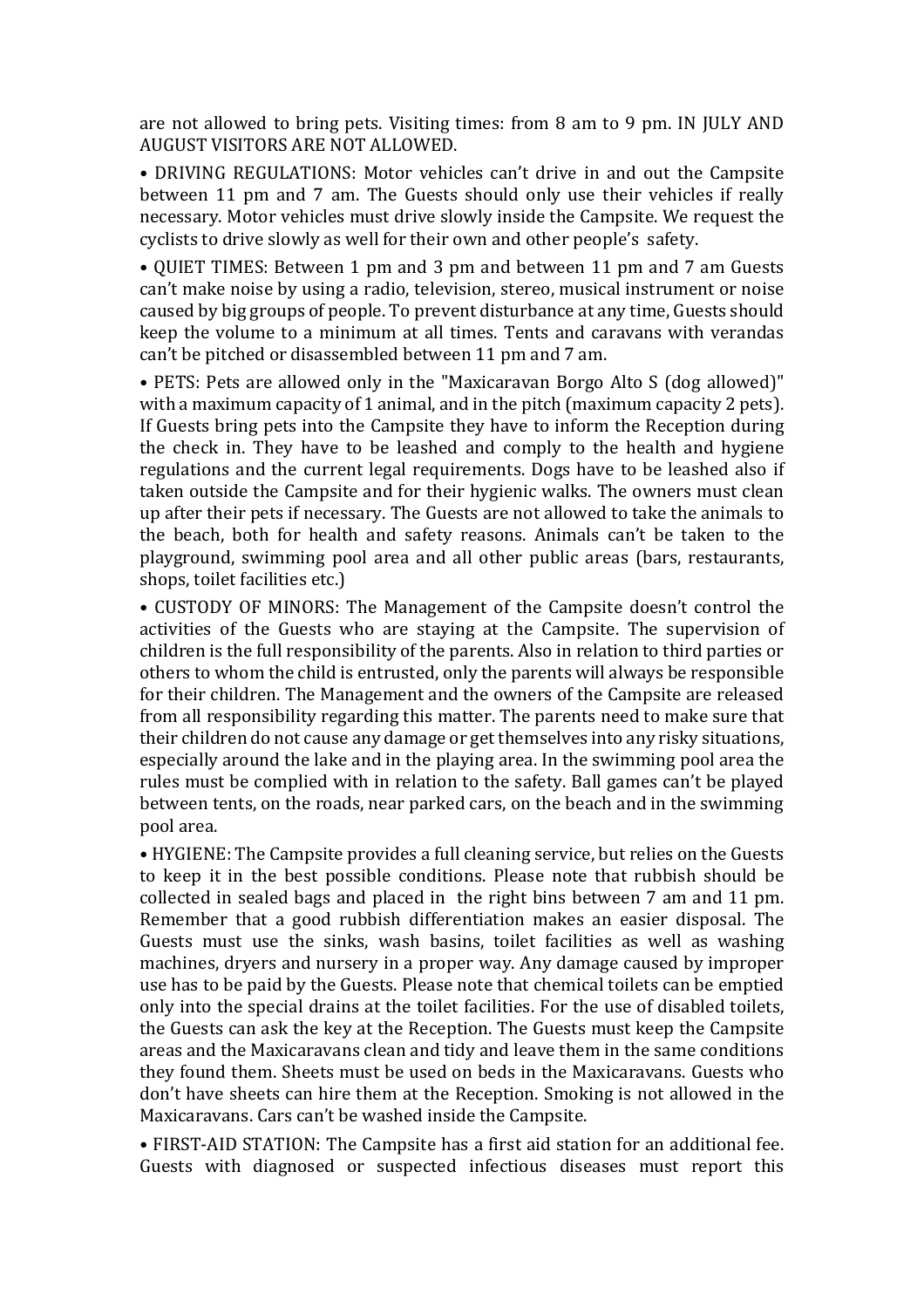immediately to the doctor or to the Management of the Campsite. The doctor's arrival is announced through the loudspeakers.

• INSURANCE: The Management declines any liability for thefts, accidents, damages to persons and personal property, damages caused by storms, hail, falling trees or branches, illnesses including plant illnesses, epidemics, arsons, force majeure etc.

• DAMAGES, REMOVALS OR LOST PROPERTIES: The Management will not be responsible for damaged, stolen or lost properties. People who damage or take properties of the Campsite must pay for this. Guests who find other Customers' lost or forgotten properties, can return the items in the Reception.

• DEFECTIVE EQUIPMENT: Please inform the Management if the features don't work properly or are broken.

• MESSAGES – MAIL: The Reception will hand over post only to adults. If the mail has not been collected after 7 days, it will be returned to the sender. Announcements will not be made over the loudspeakers system for mail, lost properties or animals.

• SWIMMING: When approaching the lakeside, motorboats have to turn of the engine. Don't leave any rubber dinghies, canoes, windsurf and water motors on the beach. You also have to compliance with the regulations and legislation regarding to the use of boats on the lake.

• FIRES AND BARBECUES: Fires can't be lit on the ground or on the beach. Guests can use barbecues, but you have to turn it off after use. Please take the necessary precautions in order not to bother your neighbors.

• DAILY RATE AND SERVICES INCLUDED: The total daily rate includes the price for a Maxicaravan or a pitch plus the price per person plus any extras (second car, trailer, dog, etc.). Prices are different depending on the season and are exclusive city and government taxes. In case of leaving the pitch or Maxicaravan unoccupied, two persons per night will be charged in addition to the price of the pitch or Maxicaravan. The following services are included in the price of the stay:

• Admission to the swimming pool area and fitness center according to the timetable;

• Deckchairs and beach umbrellas by the pools, as long as they are available;

• Children's playground, beach volleyball, football court, table tennis;

• Animation (according to the calendar), with day- and evening activities during the high season.

• PITCHES: The Guests can only pay for their stay during the Cash Desk hours. Departure has to take place between 7 am and 12 am, otherwise a full extra day will be charged inclusive the price for the persons. In case of reservation, the pitches have to be left at maximum 12 am (noon) .

• MAXICARAVANS: The key of the Maxicaravans must be handed in by 10 am on the day of departure. The Guests have to leave the Maxicaravan clean and tidy and in the same condition of when they found them. If this is not the case, the Guests will be charged for the cleaning costs and for any damage or missing objects. Guests staying in the Campsite after midday will have to pay the full daily rate per person. The car has to be parked on the (unattended) parking place near the